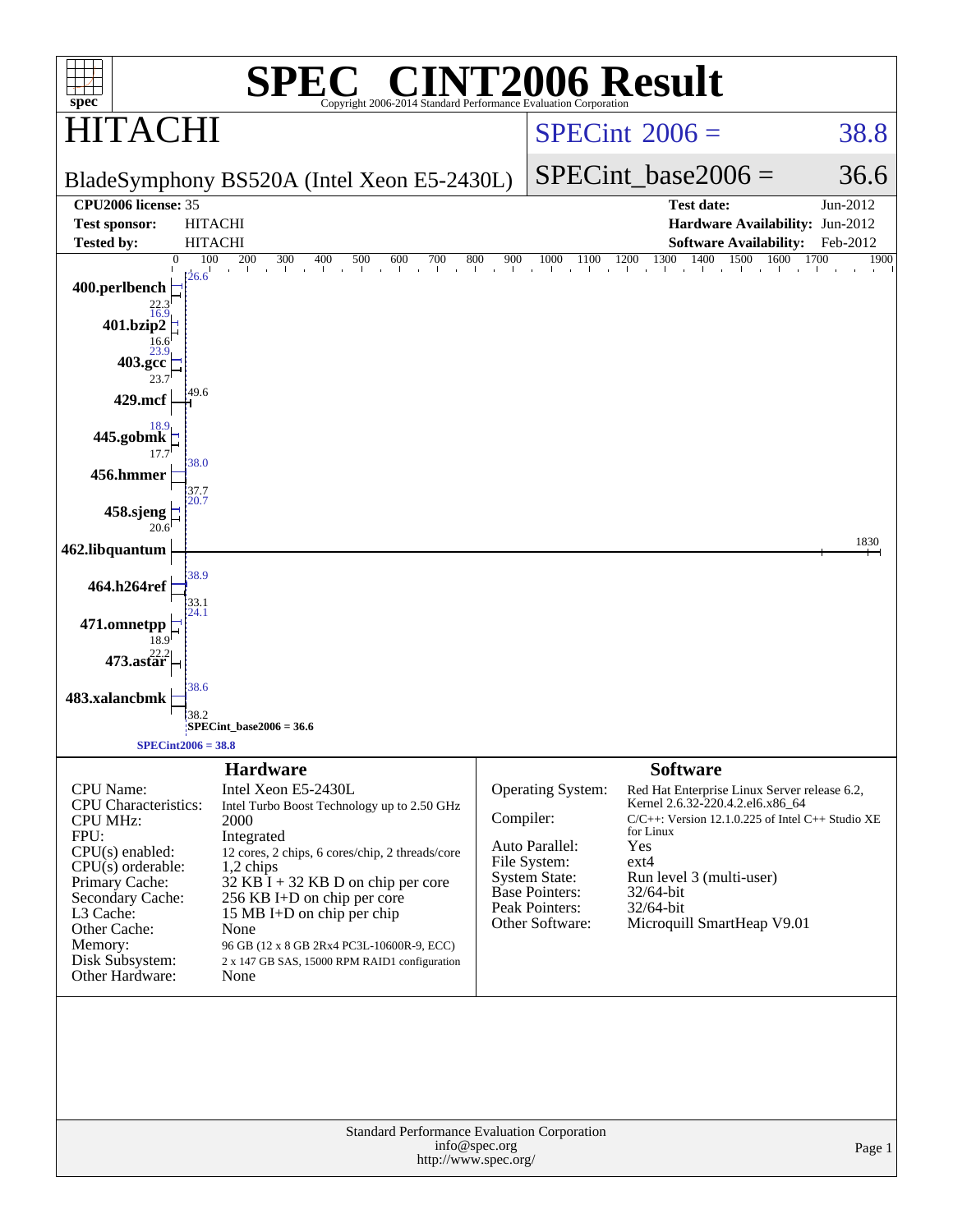

## ITACHI

#### $SPECint2006 = 38.8$  $SPECint2006 = 38.8$

BladeSymphony BS520A (Intel Xeon E5-2430L)

SPECint base2006 =  $36.6$ 

#### **[CPU2006 license:](http://www.spec.org/auto/cpu2006/Docs/result-fields.html#CPU2006license)** 35 **[Test date:](http://www.spec.org/auto/cpu2006/Docs/result-fields.html#Testdate)** Jun-2012

**[Test sponsor:](http://www.spec.org/auto/cpu2006/Docs/result-fields.html#Testsponsor)** HITACHI **[Hardware Availability:](http://www.spec.org/auto/cpu2006/Docs/result-fields.html#HardwareAvailability)** Jun-2012 **[Tested by:](http://www.spec.org/auto/cpu2006/Docs/result-fields.html#Testedby)** HITACHI **[Software Availability:](http://www.spec.org/auto/cpu2006/Docs/result-fields.html#SoftwareAvailability)** Feb-2012

#### **[Results Table](http://www.spec.org/auto/cpu2006/Docs/result-fields.html#ResultsTable)**

|                                                                                                                   | <b>Base</b>    |              |                |             |                |       | <b>Peak</b>    |              |                |              |                |              |
|-------------------------------------------------------------------------------------------------------------------|----------------|--------------|----------------|-------------|----------------|-------|----------------|--------------|----------------|--------------|----------------|--------------|
| <b>Benchmark</b>                                                                                                  | <b>Seconds</b> | <b>Ratio</b> | <b>Seconds</b> | Ratio       | <b>Seconds</b> | Ratio | <b>Seconds</b> | <b>Ratio</b> | <b>Seconds</b> | <b>Ratio</b> | <b>Seconds</b> | <b>Ratio</b> |
| 400.perlbench                                                                                                     | 438            | 22.3         | 437            | <u>22.3</u> | 437            | 22.4  | 367            | 26.6         | 367            | 26.6         | 368            | 26.6         |
| 401.bzip2                                                                                                         | 580            | 16.6         | 581            | 16.6        | 582            | 16.6  | 570            | <b>16.9</b>  | 570            | 16.9         | 570            | 16.9         |
| $403.\mathrm{gcc}$                                                                                                | 340            | 23.7         | 340            | 23.7        | 341            | 23.6  | 337            | 23.9         | 336            | 23.9         | 337            | 23.9         |
| $429$ .mcf                                                                                                        | <u>184</u>     | 49.6         | 186            | 49.1        | 184            | 49.7  | 184            | 49.6         | 186            | 49.          | 184            | 49.7         |
| $445$ .gobmk                                                                                                      | 591            | 17.7         | 591            | 17.7        | 591            | 17.8  | 554            | 18.9         | 554            | 18.9         | 554            | 18.9         |
| $456.$ hmmer                                                                                                      | 248            | 37.6         | 247            | 37.7        | 248            | 37.7  | 246            | 38.0         | 246            | 38.0         | 246            | 37.9         |
| $458$ .sjeng                                                                                                      | 587            | 20.6         | 587            | 20.6        | 587            | 20.6  | 585            | 20.7         | 584            | 20.7         | 584            | 20.7         |
| 462.libquantum                                                                                                    | 11.1           | 1870         | 12.1           | 1710        | 11.3           | 1830  | 11.1           | 1870         | 12.1           | 1710         | 11.3           | 1830         |
| 464.h264ref                                                                                                       | 670            | 33.1         | 668            | 33.1        | 667            | 33.2  | 568            | 39.0         | 576            | 38.4         | 569            | 38.9         |
| 471.omnetpp                                                                                                       | 332            | 18.8         | 331            | 18.9        | 331            | 18.9  | 260            | 24.1         | 259            | 24.1         | 260            | 24.1         |
| $473.$ astar                                                                                                      | 319            | 22.0         | 316            | 22.2        | 316            | 22,2  | 319            | 22.0         | 316            | 22.2         | 316            | 22.2         |
| 483.xalancbmk                                                                                                     | 180            | 38.3         | 181            | 38.1        | 181            | 38.2  | 179            | 38.6         | 178            | 38.7         | 179            | 38.6         |
| $\cdot$ $\cdot$ 1<br>1.1.1<br><sub>n</sub><br>$\mathbf{1}$<br>$\cdot$<br><b>D</b> 11<br>$1 \cdot$<br>$\mathbf{1}$ |                |              |                |             |                |       |                |              |                |              |                |              |

Results appear in the [order in which they were run.](http://www.spec.org/auto/cpu2006/Docs/result-fields.html#RunOrder) Bold underlined text [indicates a median measurement.](http://www.spec.org/auto/cpu2006/Docs/result-fields.html#Median)

#### **[Operating System Notes](http://www.spec.org/auto/cpu2006/Docs/result-fields.html#OperatingSystemNotes)**

Stack size set to unlimited using "ulimit -s unlimited"

#### **[Platform Notes](http://www.spec.org/auto/cpu2006/Docs/result-fields.html#PlatformNotes)**

 Sysinfo program /home/cpu2006/config/sysinfo.rev6800 \$Rev: 6800 \$ \$Date:: 2011-10-11 #\$ 6f2ebdff5032aaa42e583f96b07f99d3 running on localhost.localdomain Tue Jun 19 09:06:41 2012

 This section contains SUT (System Under Test) info as seen by some common utilities. To remove or add to this section, see: <http://www.spec.org/cpu2006/Docs/config.html#sysinfo>

 From /proc/cpuinfo model name : Intel(R) Xeon(R) CPU E5-2430L 0 @ 2.00GHz 2 "physical id"s (chips) 24 "processors" cores, siblings (Caution: counting these is hw and system dependent. The following excerpts from /proc/cpuinfo might not be reliable. Use with caution.) cpu cores : 6 siblings : 12 physical 0: cores 0 1 2 3 4 5 physical 1: cores 0 1 2 3 4 5 cache size : 15360 KB From /proc/meminfo MemTotal: 99044504 kB

Continued on next page

Standard Performance Evaluation Corporation [info@spec.org](mailto:info@spec.org) <http://www.spec.org/>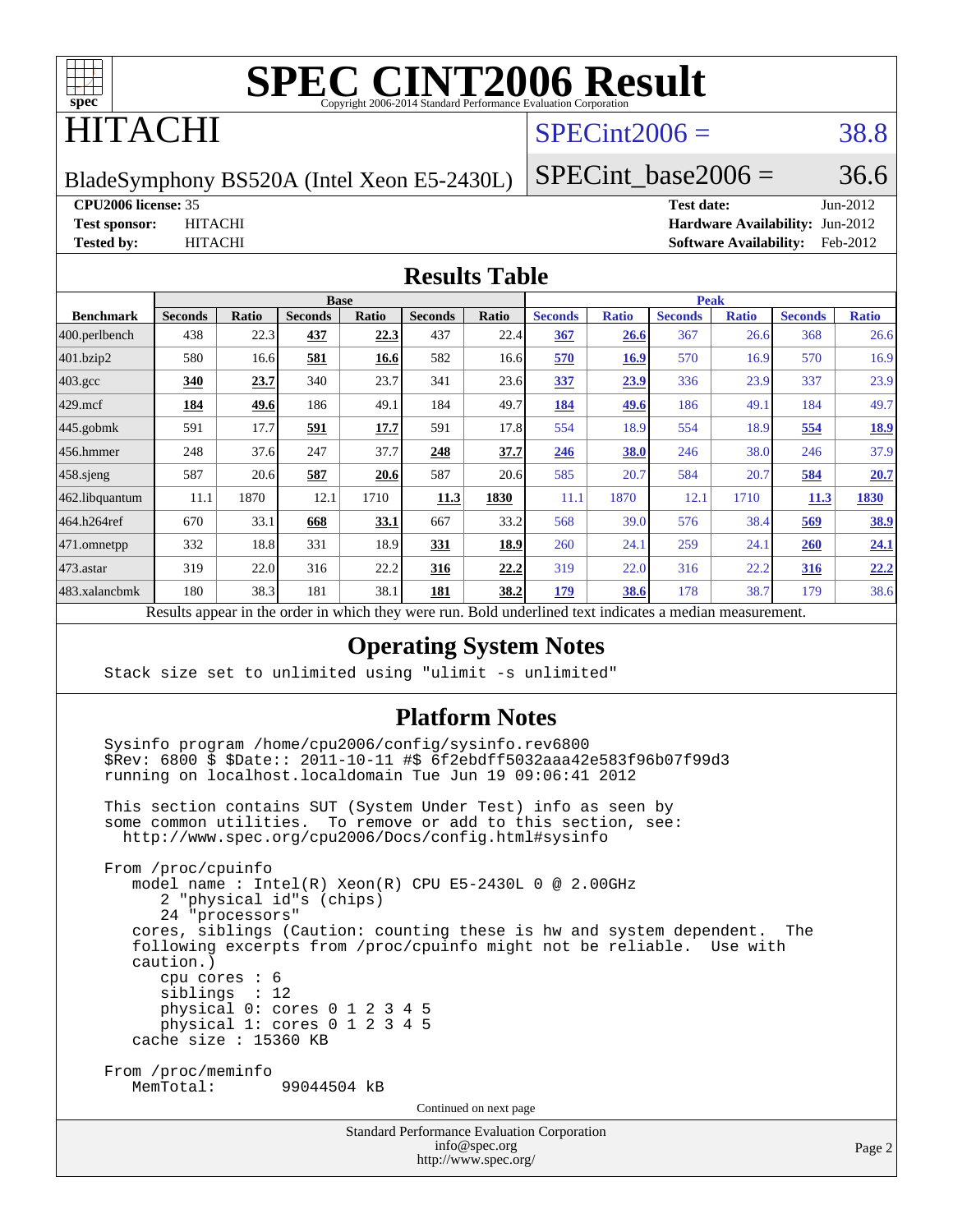| $spec^*$                   | <b>SPEC CINT2006 Result</b><br>Copyright 2006-2014 Standard Performance Evaluation Corporation |                                        |            |
|----------------------------|------------------------------------------------------------------------------------------------|----------------------------------------|------------|
| <b>HITACHI</b>             |                                                                                                | $SPECint2006 =$                        | 38.8       |
|                            | BladeSymphony BS520A (Intel Xeon E5-2430L)                                                     | SPECint base2006 =                     | 36.6       |
| <b>CPU2006 license: 35</b> |                                                                                                | <b>Test date:</b>                      | $Jun-2012$ |
| <b>Test sponsor:</b>       | <b>HITACHI</b>                                                                                 | <b>Hardware Availability: Jun-2012</b> |            |
| <b>Tested by:</b>          | <b>HITACHI</b>                                                                                 | <b>Software Availability:</b>          | Feb-2012   |
|                            |                                                                                                |                                        |            |

#### **[Platform Notes \(Continued\)](http://www.spec.org/auto/cpu2006/Docs/result-fields.html#PlatformNotes)**

HugePages\_Total: 0<br>Hugepagesize: 2048 kB Hugepagesize:

 /usr/bin/lsb\_release -d Red Hat Enterprise Linux Server release 6.2 (Santiago)

 From /etc/\*release\* /etc/\*version\* redhat-release: Red Hat Enterprise Linux Server release 6.2 (Santiago) system-release: Red Hat Enterprise Linux Server release 6.2 (Santiago) system-release-cpe: cpe:/o:redhat:enterprise\_linux:6server:ga:server

uname -a:

 Linux localhost.localdomain 2.6.32-220.4.2.el6.x86\_64 #1 SMP Mon Feb 6 16:39:28 EST 2012 x86\_64 x86\_64 x86\_64 GNU/Linux

run-level 3 Jun 19 09:02

(End of data from sysinfo program)

#### **[General Notes](http://www.spec.org/auto/cpu2006/Docs/result-fields.html#GeneralNotes)**

Environment variables set by runspec before the start of the run: KMP\_AFFINITY = "granularity=fine,scatter" LD\_LIBRARY\_PATH = "/home/cpu2006/libs/32:/home/cpu2006/libs/64" OMP NUM THREADS =  $"12"$ 

 Binaries compiled on a system with 1x Core i7-860 CPU + 8GB memory using RHEL5.5 Transparent Huge Pages enabled with: echo always > /sys/kernel/mm/redhat\_transparent\_hugepage/enabled

HITACHI BladeSymphony BS520A and HITACHI Compute Blade 520A are electronically equivalent. The results have been measured on a HITACHI BladeSymphony BS520A.

#### **[Base Compiler Invocation](http://www.spec.org/auto/cpu2006/Docs/result-fields.html#BaseCompilerInvocation)**

[C benchmarks](http://www.spec.org/auto/cpu2006/Docs/result-fields.html#Cbenchmarks): [icc -m64](http://www.spec.org/cpu2006/results/res2012q3/cpu2006-20120730-23971.flags.html#user_CCbase_intel_icc_64bit_f346026e86af2a669e726fe758c88044)

[C++ benchmarks:](http://www.spec.org/auto/cpu2006/Docs/result-fields.html#CXXbenchmarks) [icpc -m64](http://www.spec.org/cpu2006/results/res2012q3/cpu2006-20120730-23971.flags.html#user_CXXbase_intel_icpc_64bit_fc66a5337ce925472a5c54ad6a0de310)

#### **[Base Portability Flags](http://www.spec.org/auto/cpu2006/Docs/result-fields.html#BasePortabilityFlags)**

 400.perlbench: [-DSPEC\\_CPU\\_LP64](http://www.spec.org/cpu2006/results/res2012q3/cpu2006-20120730-23971.flags.html#b400.perlbench_basePORTABILITY_DSPEC_CPU_LP64) [-DSPEC\\_CPU\\_LINUX\\_X64](http://www.spec.org/cpu2006/results/res2012q3/cpu2006-20120730-23971.flags.html#b400.perlbench_baseCPORTABILITY_DSPEC_CPU_LINUX_X64) 401.bzip2: [-DSPEC\\_CPU\\_LP64](http://www.spec.org/cpu2006/results/res2012q3/cpu2006-20120730-23971.flags.html#suite_basePORTABILITY401_bzip2_DSPEC_CPU_LP64)

Continued on next page

Standard Performance Evaluation Corporation [info@spec.org](mailto:info@spec.org) <http://www.spec.org/>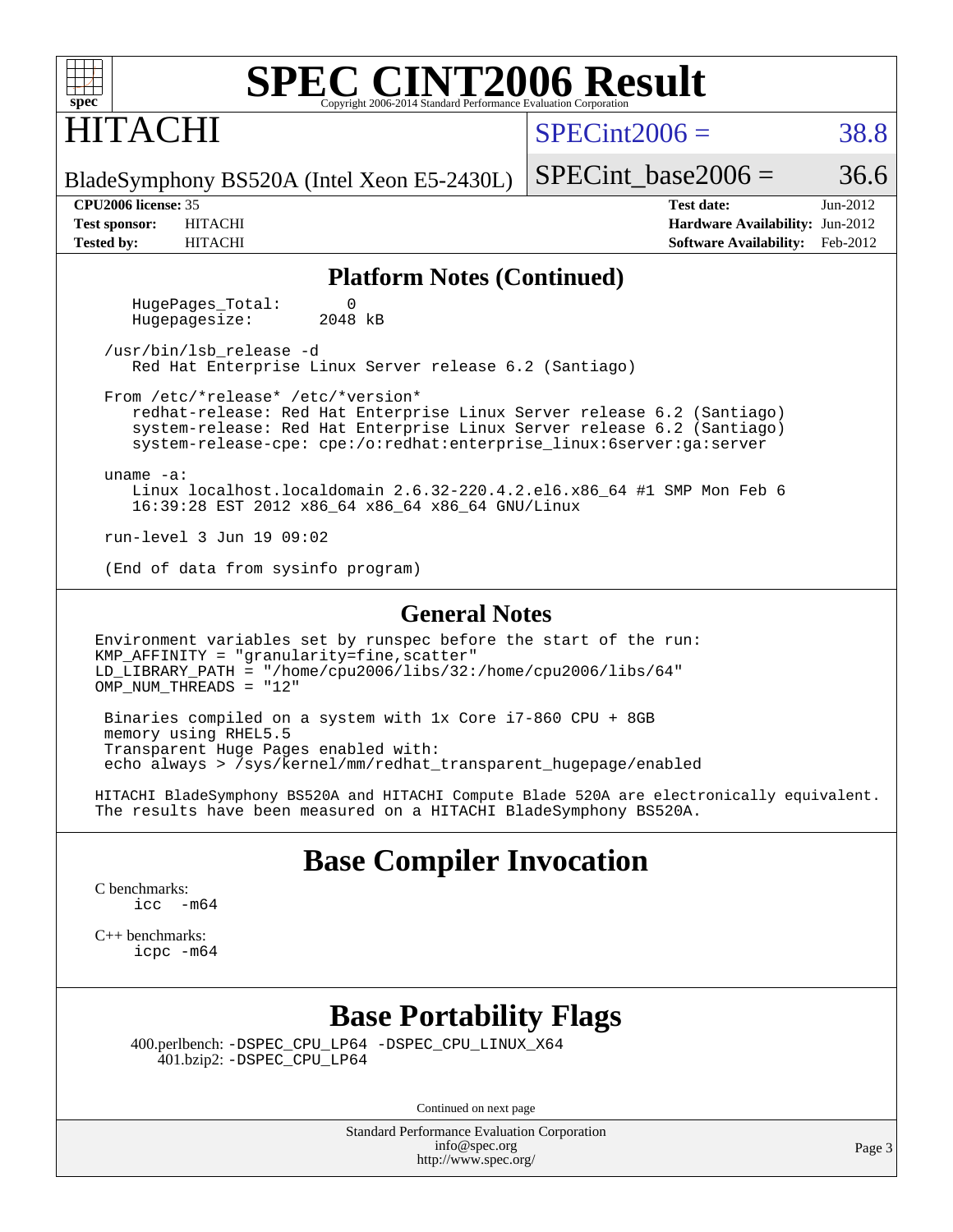

**ITACHI** 

 $SPECint2006 = 38.8$  $SPECint2006 = 38.8$ 

BladeSymphony BS520A (Intel Xeon E5-2430L)

SPECint base2006 =  $36.6$ 

**[CPU2006 license:](http://www.spec.org/auto/cpu2006/Docs/result-fields.html#CPU2006license)** 35 **[Test date:](http://www.spec.org/auto/cpu2006/Docs/result-fields.html#Testdate)** Jun-2012 **[Test sponsor:](http://www.spec.org/auto/cpu2006/Docs/result-fields.html#Testsponsor)** HITACHI **[Hardware Availability:](http://www.spec.org/auto/cpu2006/Docs/result-fields.html#HardwareAvailability)** Jun-2012 **[Tested by:](http://www.spec.org/auto/cpu2006/Docs/result-fields.html#Testedby)** HITACHI **[Software Availability:](http://www.spec.org/auto/cpu2006/Docs/result-fields.html#SoftwareAvailability)** Feb-2012

### **[Base Portability Flags \(Continued\)](http://www.spec.org/auto/cpu2006/Docs/result-fields.html#BasePortabilityFlags)**

 403.gcc: [-DSPEC\\_CPU\\_LP64](http://www.spec.org/cpu2006/results/res2012q3/cpu2006-20120730-23971.flags.html#suite_basePORTABILITY403_gcc_DSPEC_CPU_LP64) 429.mcf: [-DSPEC\\_CPU\\_LP64](http://www.spec.org/cpu2006/results/res2012q3/cpu2006-20120730-23971.flags.html#suite_basePORTABILITY429_mcf_DSPEC_CPU_LP64) 445.gobmk: [-DSPEC\\_CPU\\_LP64](http://www.spec.org/cpu2006/results/res2012q3/cpu2006-20120730-23971.flags.html#suite_basePORTABILITY445_gobmk_DSPEC_CPU_LP64) 456.hmmer: [-DSPEC\\_CPU\\_LP64](http://www.spec.org/cpu2006/results/res2012q3/cpu2006-20120730-23971.flags.html#suite_basePORTABILITY456_hmmer_DSPEC_CPU_LP64) 458.sjeng: [-DSPEC\\_CPU\\_LP64](http://www.spec.org/cpu2006/results/res2012q3/cpu2006-20120730-23971.flags.html#suite_basePORTABILITY458_sjeng_DSPEC_CPU_LP64) 462.libquantum: [-DSPEC\\_CPU\\_LP64](http://www.spec.org/cpu2006/results/res2012q3/cpu2006-20120730-23971.flags.html#suite_basePORTABILITY462_libquantum_DSPEC_CPU_LP64) [-DSPEC\\_CPU\\_LINUX](http://www.spec.org/cpu2006/results/res2012q3/cpu2006-20120730-23971.flags.html#b462.libquantum_baseCPORTABILITY_DSPEC_CPU_LINUX) 464.h264ref: [-DSPEC\\_CPU\\_LP64](http://www.spec.org/cpu2006/results/res2012q3/cpu2006-20120730-23971.flags.html#suite_basePORTABILITY464_h264ref_DSPEC_CPU_LP64) 471.omnetpp: [-DSPEC\\_CPU\\_LP64](http://www.spec.org/cpu2006/results/res2012q3/cpu2006-20120730-23971.flags.html#suite_basePORTABILITY471_omnetpp_DSPEC_CPU_LP64) 473.astar: [-DSPEC\\_CPU\\_LP64](http://www.spec.org/cpu2006/results/res2012q3/cpu2006-20120730-23971.flags.html#suite_basePORTABILITY473_astar_DSPEC_CPU_LP64) 483.xalancbmk: [-DSPEC\\_CPU\\_LP64](http://www.spec.org/cpu2006/results/res2012q3/cpu2006-20120730-23971.flags.html#suite_basePORTABILITY483_xalancbmk_DSPEC_CPU_LP64) [-DSPEC\\_CPU\\_LINUX](http://www.spec.org/cpu2006/results/res2012q3/cpu2006-20120730-23971.flags.html#b483.xalancbmk_baseCXXPORTABILITY_DSPEC_CPU_LINUX)

#### **[Base Optimization Flags](http://www.spec.org/auto/cpu2006/Docs/result-fields.html#BaseOptimizationFlags)**

[C benchmarks](http://www.spec.org/auto/cpu2006/Docs/result-fields.html#Cbenchmarks): [-xAVX](http://www.spec.org/cpu2006/results/res2012q3/cpu2006-20120730-23971.flags.html#user_CCbase_f-xAVX) [-ipo](http://www.spec.org/cpu2006/results/res2012q3/cpu2006-20120730-23971.flags.html#user_CCbase_f-ipo) [-O3](http://www.spec.org/cpu2006/results/res2012q3/cpu2006-20120730-23971.flags.html#user_CCbase_f-O3) [-no-prec-div](http://www.spec.org/cpu2006/results/res2012q3/cpu2006-20120730-23971.flags.html#user_CCbase_f-no-prec-div) [-parallel](http://www.spec.org/cpu2006/results/res2012q3/cpu2006-20120730-23971.flags.html#user_CCbase_f-parallel) [-opt-prefetch](http://www.spec.org/cpu2006/results/res2012q3/cpu2006-20120730-23971.flags.html#user_CCbase_f-opt-prefetch) [-auto-p32](http://www.spec.org/cpu2006/results/res2012q3/cpu2006-20120730-23971.flags.html#user_CCbase_f-auto-p32)

[C++ benchmarks:](http://www.spec.org/auto/cpu2006/Docs/result-fields.html#CXXbenchmarks) [-xAVX](http://www.spec.org/cpu2006/results/res2012q3/cpu2006-20120730-23971.flags.html#user_CXXbase_f-xAVX) [-ipo](http://www.spec.org/cpu2006/results/res2012q3/cpu2006-20120730-23971.flags.html#user_CXXbase_f-ipo) [-O3](http://www.spec.org/cpu2006/results/res2012q3/cpu2006-20120730-23971.flags.html#user_CXXbase_f-O3) [-no-prec-div](http://www.spec.org/cpu2006/results/res2012q3/cpu2006-20120730-23971.flags.html#user_CXXbase_f-no-prec-div) [-opt-prefetch](http://www.spec.org/cpu2006/results/res2012q3/cpu2006-20120730-23971.flags.html#user_CXXbase_f-opt-prefetch) [-auto-p32](http://www.spec.org/cpu2006/results/res2012q3/cpu2006-20120730-23971.flags.html#user_CXXbase_f-auto-p32) [-Wl,-z,muldefs](http://www.spec.org/cpu2006/results/res2012q3/cpu2006-20120730-23971.flags.html#user_CXXbase_link_force_multiple1_74079c344b956b9658436fd1b6dd3a8a) [-L/smartheap -lsmartheap64](http://www.spec.org/cpu2006/results/res2012q3/cpu2006-20120730-23971.flags.html#user_CXXbase_SmartHeap64_5e654037dadeae1fe403ab4b4466e60b)

### **[Base Other Flags](http://www.spec.org/auto/cpu2006/Docs/result-fields.html#BaseOtherFlags)**

[C benchmarks](http://www.spec.org/auto/cpu2006/Docs/result-fields.html#Cbenchmarks):

403.gcc: [-Dalloca=\\_alloca](http://www.spec.org/cpu2006/results/res2012q3/cpu2006-20120730-23971.flags.html#b403.gcc_baseEXTRA_CFLAGS_Dalloca_be3056838c12de2578596ca5467af7f3)

## **[Peak Compiler Invocation](http://www.spec.org/auto/cpu2006/Docs/result-fields.html#PeakCompilerInvocation)**

[C benchmarks \(except as noted below\)](http://www.spec.org/auto/cpu2006/Docs/result-fields.html#Cbenchmarksexceptasnotedbelow): [icc -m64](http://www.spec.org/cpu2006/results/res2012q3/cpu2006-20120730-23971.flags.html#user_CCpeak_intel_icc_64bit_f346026e86af2a669e726fe758c88044)

400.perlbench: [icc -m32](http://www.spec.org/cpu2006/results/res2012q3/cpu2006-20120730-23971.flags.html#user_peakCCLD400_perlbench_intel_icc_a6a621f8d50482236b970c6ac5f55f93)

445.gobmk: [icc -m32](http://www.spec.org/cpu2006/results/res2012q3/cpu2006-20120730-23971.flags.html#user_peakCCLD445_gobmk_intel_icc_a6a621f8d50482236b970c6ac5f55f93)

464.h264ref: [icc -m32](http://www.spec.org/cpu2006/results/res2012q3/cpu2006-20120730-23971.flags.html#user_peakCCLD464_h264ref_intel_icc_a6a621f8d50482236b970c6ac5f55f93)

[C++ benchmarks \(except as noted below\):](http://www.spec.org/auto/cpu2006/Docs/result-fields.html#CXXbenchmarksexceptasnotedbelow) [icpc -m32](http://www.spec.org/cpu2006/results/res2012q3/cpu2006-20120730-23971.flags.html#user_CXXpeak_intel_icpc_4e5a5ef1a53fd332b3c49e69c3330699)

473.astar: [icpc -m64](http://www.spec.org/cpu2006/results/res2012q3/cpu2006-20120730-23971.flags.html#user_peakCXXLD473_astar_intel_icpc_64bit_fc66a5337ce925472a5c54ad6a0de310)

Standard Performance Evaluation Corporation [info@spec.org](mailto:info@spec.org) <http://www.spec.org/>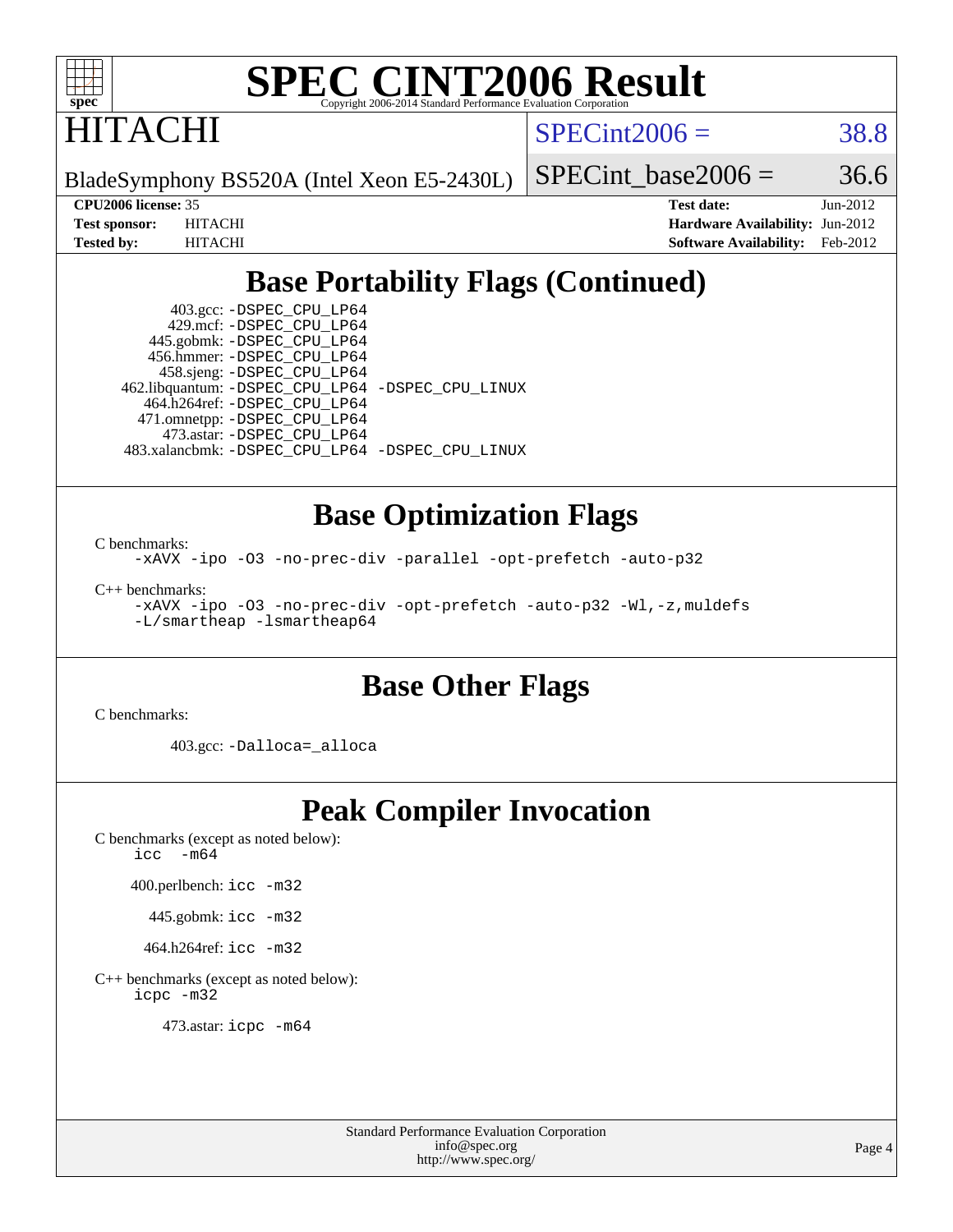

## ITACHI

 $SPECint2006 = 38.8$  $SPECint2006 = 38.8$ 

BladeSymphony BS520A (Intel Xeon E5-2430L)

SPECint base2006 =  $36.6$ 

**[CPU2006 license:](http://www.spec.org/auto/cpu2006/Docs/result-fields.html#CPU2006license)** 35 **[Test date:](http://www.spec.org/auto/cpu2006/Docs/result-fields.html#Testdate)** Jun-2012 **[Test sponsor:](http://www.spec.org/auto/cpu2006/Docs/result-fields.html#Testsponsor)** HITACHI **[Hardware Availability:](http://www.spec.org/auto/cpu2006/Docs/result-fields.html#HardwareAvailability)** Jun-2012 **[Tested by:](http://www.spec.org/auto/cpu2006/Docs/result-fields.html#Testedby)** HITACHI **[Software Availability:](http://www.spec.org/auto/cpu2006/Docs/result-fields.html#SoftwareAvailability)** Feb-2012

#### **[Peak Portability Flags](http://www.spec.org/auto/cpu2006/Docs/result-fields.html#PeakPortabilityFlags)**

 400.perlbench: [-DSPEC\\_CPU\\_LINUX\\_IA32](http://www.spec.org/cpu2006/results/res2012q3/cpu2006-20120730-23971.flags.html#b400.perlbench_peakCPORTABILITY_DSPEC_CPU_LINUX_IA32) 401.bzip2: [-DSPEC\\_CPU\\_LP64](http://www.spec.org/cpu2006/results/res2012q3/cpu2006-20120730-23971.flags.html#suite_peakPORTABILITY401_bzip2_DSPEC_CPU_LP64) 403.gcc: [-DSPEC\\_CPU\\_LP64](http://www.spec.org/cpu2006/results/res2012q3/cpu2006-20120730-23971.flags.html#suite_peakPORTABILITY403_gcc_DSPEC_CPU_LP64) 429.mcf: [-DSPEC\\_CPU\\_LP64](http://www.spec.org/cpu2006/results/res2012q3/cpu2006-20120730-23971.flags.html#suite_peakPORTABILITY429_mcf_DSPEC_CPU_LP64) 456.hmmer: [-DSPEC\\_CPU\\_LP64](http://www.spec.org/cpu2006/results/res2012q3/cpu2006-20120730-23971.flags.html#suite_peakPORTABILITY456_hmmer_DSPEC_CPU_LP64) 458.sjeng: [-DSPEC\\_CPU\\_LP64](http://www.spec.org/cpu2006/results/res2012q3/cpu2006-20120730-23971.flags.html#suite_peakPORTABILITY458_sjeng_DSPEC_CPU_LP64) 462.libquantum: [-DSPEC\\_CPU\\_LP64](http://www.spec.org/cpu2006/results/res2012q3/cpu2006-20120730-23971.flags.html#suite_peakPORTABILITY462_libquantum_DSPEC_CPU_LP64) [-DSPEC\\_CPU\\_LINUX](http://www.spec.org/cpu2006/results/res2012q3/cpu2006-20120730-23971.flags.html#b462.libquantum_peakCPORTABILITY_DSPEC_CPU_LINUX) 473.astar: [-DSPEC\\_CPU\\_LP64](http://www.spec.org/cpu2006/results/res2012q3/cpu2006-20120730-23971.flags.html#suite_peakPORTABILITY473_astar_DSPEC_CPU_LP64) 483.xalancbmk: [-DSPEC\\_CPU\\_LINUX](http://www.spec.org/cpu2006/results/res2012q3/cpu2006-20120730-23971.flags.html#b483.xalancbmk_peakCXXPORTABILITY_DSPEC_CPU_LINUX)

## **[Peak Optimization Flags](http://www.spec.org/auto/cpu2006/Docs/result-fields.html#PeakOptimizationFlags)**

[C benchmarks](http://www.spec.org/auto/cpu2006/Docs/result-fields.html#Cbenchmarks):

```
Standard Performance Evaluation Corporation
                                          info@spec.org
     400.perlbench: -xAVX(pass 2) -prof-gen(pass 1) -ipo(pass 2) -O3(pass 2)
                -no-prec-div(pass 2) -prof-use(pass 2) -opt-prefetch
                -ansi-alias
        401.bzip2: -xAVX(pass 2) -prof-gen(pass 1) -ipo(pass 2) -O3(pass 2)
                -no-prec-div -prof-use(pass 2) -auto-ilp32 -opt-prefetch
                -ansi-alias
          403.gcc: -xAVX -ipo -O3 -no-prec-div -inline-calloc
                -opt-malloc-options=3 -auto-ilp32
         429.mcf: basepeak = yes
       445.gobmk: -xAVX(pass 2) -prof-gen(pass 1) -prof-use(pass 2)
                -ansi-alias
       456.hmmer: -xAVX -ipo -O3 -no-prec-div -unroll2 -auto-ilp32
                -ansi-alias
         458.sjeng: -xAVX(pass 2) -prof-gen(pass 1) -ipo(pass 2) -O3(pass 2)
                -no-prec-div(pass 2) -prof-use(pass 2) -unroll4
    462.libquantum: basepeak = yes
       464.h264ref: -xAVX(pass 2) -prof-gen(pass 1) -ipo(pass 2) -O3(pass 2)
                -no-prec-div(pass 2) -prof-use(pass 2) -unroll2
                -ansi-alias
C++ benchmarks: 
      471.omnetpp: -xAVX(pass 2) -prof-gen(pass 1) -ipo(pass 2) -O3(pass 2)
                -no-prec-div(pass 2) -prof-use(pass 2)
                -opt-ra-region-strategy=block -ansi-alias
                -Wl,-z,muldefs -L/smartheap -lsmartheap
                                        Continued on next page
```
<http://www.spec.org/>